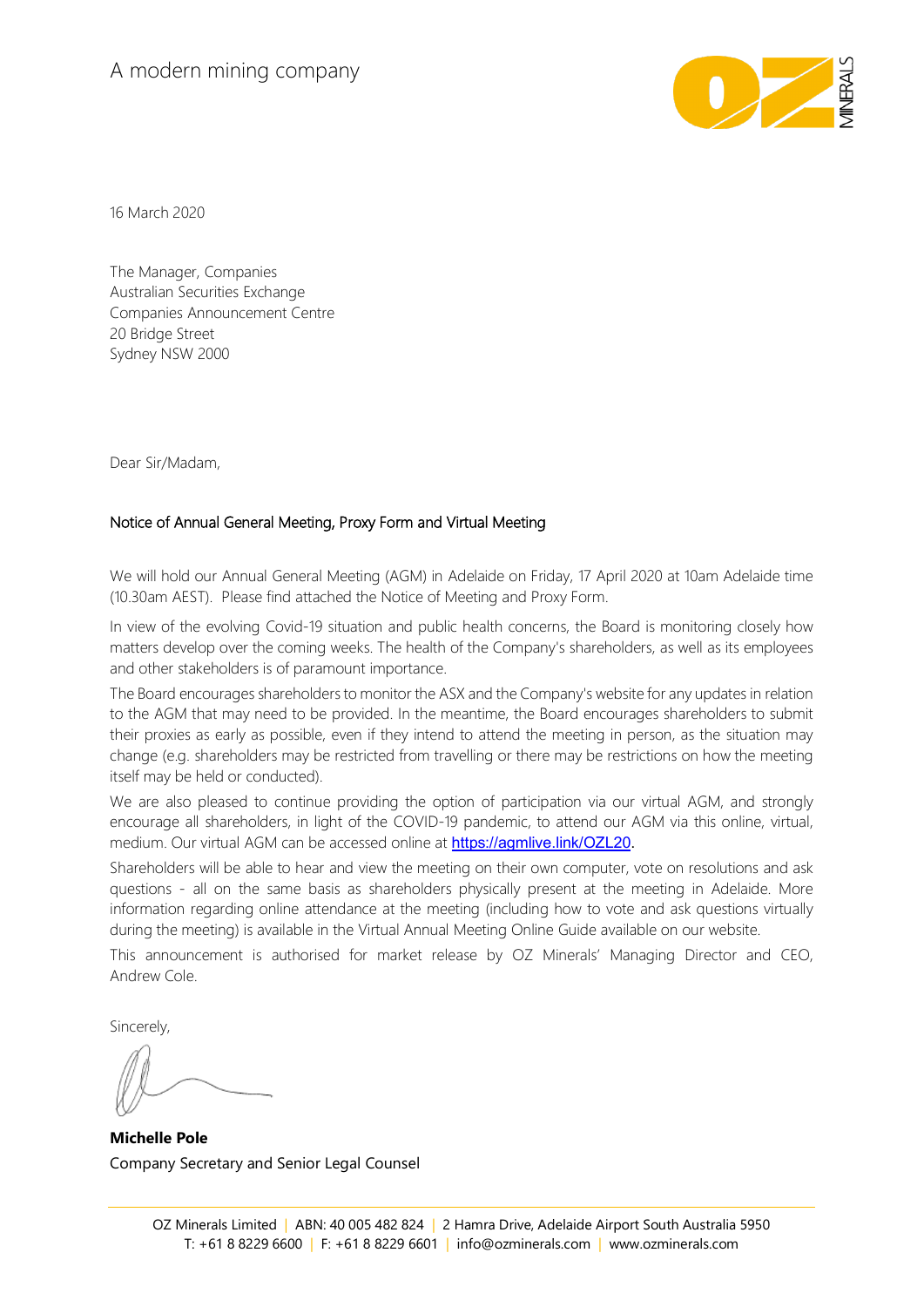

OZ MINERALS LIMITED ABN 40 005 482 824

# Notice of Annual General Meeting

Notice is hereby given that the Annual General Meeting of OZ Minerals Limited (the 'Company' or 'OZ Minerals') will be held at 10.00am Adelaide time (10.30am AEST) on Friday, 17 April 2020, at the Adelaide Oval, William Magarey Room, Level 3, Riverbank Stand, North Adelaide, South Australia.

#### **Webcast**

You can view a live webcast of the meeting on OZ Minerals' website at www.ozminerals.com. The 2019 Annual and Sustainability Report is also accessible on the website.

#### **Virtual participation at the AGM**

The Company is also pleased to provide shareholders with the opportunity to participate in the Meeting virtually through an online platform provided by our share registrar Link Market Services <https://agmlive.link/OZL20>. Further information on how to do this is set out in this Notice of Meeting and the Online Platform Guide available on our website.

The Explanatory Notes that accompany and form part of this Notice of Annual General Meeting describe the various matters to be considered.

# **AGENDA**

#### 1. FINANCIAL REPORT

To receive and consider the Financial Report of the Company for the year ended 31 December 2019 together with the Directors' Report and Auditor's Report as set out in the 2019 Annual and Sustainability Report.

#### 2. ELECTION AND RE-ELECTION OF DIRECTORS

(a) To consider and, if thought fit, to pass the following resolution as an ordinary resolution:

'That Ms Rebecca McGrath, being a Director of the Company who retires in accordance with Rule 8.1(d) of the Company's constitution and, being eligible, offers herself for re-election, be re-elected as a Director of the Company.'

(b) To consider and, if thought fit, to pass the following resolution as an ordinary resolution:

'That Ms Tonianne Dwyer, being a Director of the Company who retires in accordance with Rule 8.1(d) of the Company's constitution and, being eligible, offers herself for re-election, be re-elected as a Director of the Company.'

(c) To consider and, if thought fit, to pass the following resolution as an ordinary resolution:

'That Mr Richard Seville, being a Director of the Company who retires in accordance with Rule 8.1(c) of the Company's constitution and, being eligible, be elected as a Director of the Company.'

#### 3. ADOPT REMUNERATION REPORT

To consider and, if thought fit, to pass the following resolution as an ordinary resolution:

'That the Company's Remuneration Report for the year ended 31 December 2019 be adopted.'

Please note that the vote on this resolution is advisory only and does not bind the Directors or the Company.

A voting exclusion applies to this Item as outlined in the Explanatory Notes to this Notice of Meeting.

#### 4(a). LONG TERM INCENTIVE GRANT OF PERFORMANCE RIGHTS TO MR ANDREW COLE

To consider and, if thought fit, to pass the following resolution as an ordinary resolution:

'That approval is given for the Company to grant to the Company's Managing Director and Chief Executive Officer ('MD&CEO'), Mr Andrew Cole, performance rights under the OZ Minerals Omnibus Incentive Plan as his long term incentive grant for the year ended 31 December 2020 on the terms set out in the Explanatory Notes to this Notice of Meeting.'

A voting exclusion applies to this Item as outlined in the Explanatory Notes to this Notice of Meeting.

#### 4(b). SHORT TERM INCENTIVE GRANT OF PERFORMANCE RIGHTS TO MR ANDREW COLE

To consider and, if thought fit, to pass the following resolution as an ordinary resolution:

'That approval is given for the Company to grant to the Company's Managing Director and Chief Executive Officer ('MD&CEO'), Mr Andrew Cole, performance rights under the OZ Minerals Omnibus Incentive Plan as the deferred portion of his short term incentive grant for the year ended 31 December 2019 on the terms set out in the Explanatory Notes to this Notice of Meeting.'

A voting exclusion applies to this Item as outlined in the Explanatory Notes to this Notice of Meeting.

#### 5. RENEW THE COMPANY'S PROPORTIONAL TAKEOVER PROVISIONS

To consider and, if thought fit, to pass the following resolution as a special resolution:

'That the existing proportional takeover provisions in the form set out in Rule 6 of the Company's constitution are renewed for a period of three years commencing on the date of the AGM pursuant to 648G of the Corporations Act.'

By order of the Board.

**Michelle Pole** Company Secretary Date: 16 March 2020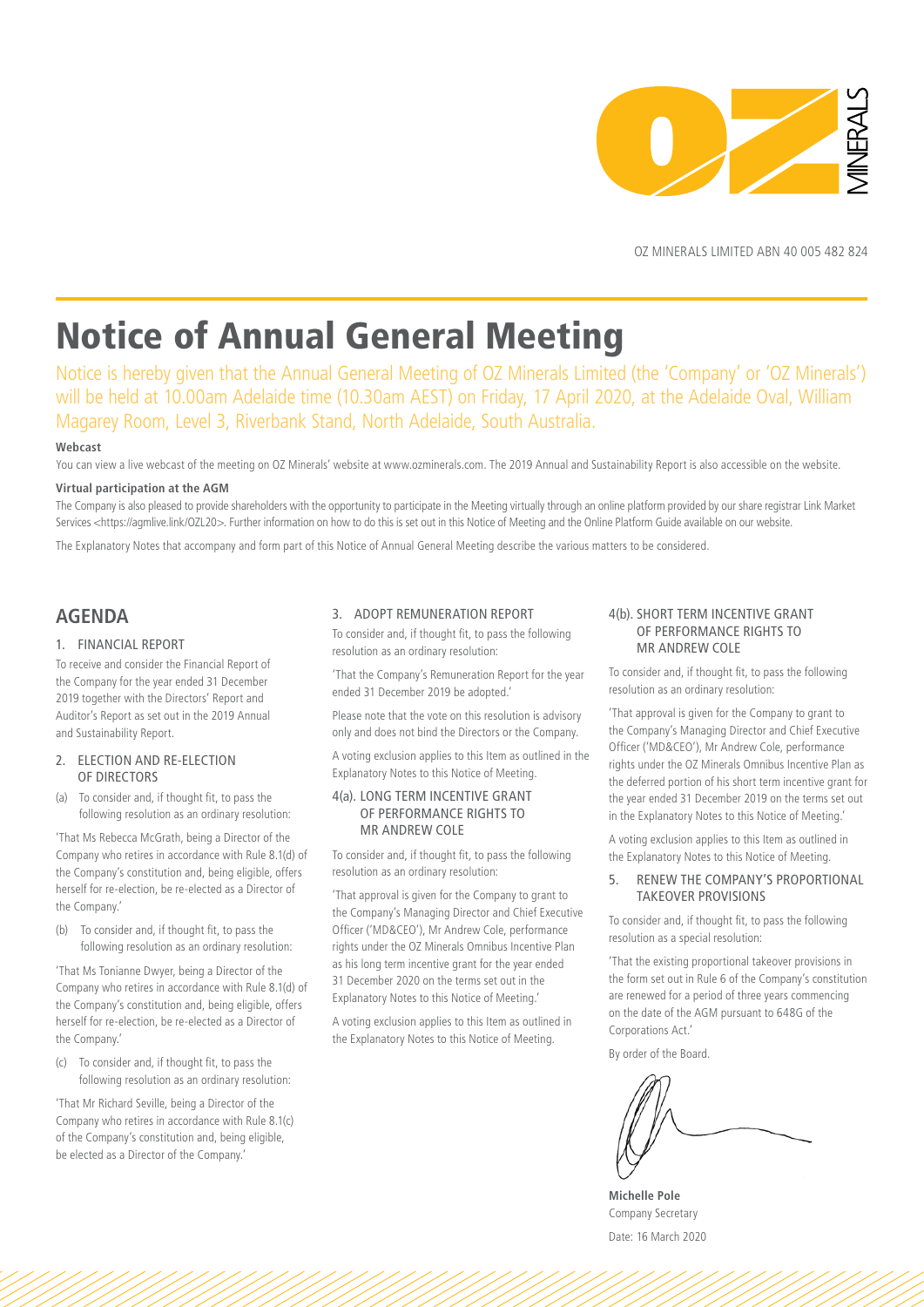## **How to vote at the AGM**

#### All resolutions will be by poll

In accordance with clause 7.6(b)(2) of the constitution, the Chairman intends to call a poll on each of the resolutions proposed at the AGM. The Chairman considers voting by poll to be in the interests of the shareholders as a whole and ensures the views of as many shareholders as possible are represented at the meeting.

#### Attending the meeting in person

Shareholders can attend the AGM in person and vote using the paper voting cards provided, or by using their mobile phone or tablet device.

If you are attending the AGM in person, please bring the enclosed Voting Form with you to assist with your registration. You can also download the LinkVote App from the Apple App Store or Google Play if you would like to vote during the AGM using your mobile phone or tablet device. The LinkVote App will be available for download prior to the AGM.

## Direct Voting – virtual participation at the AGM using Link Group's online platform

In accordance with clause 7.7(j) of the Company's constitution, and to facilitate shareholder participation, the Chairman has determined that shareholders who are unable to attend the meeting in person will have the opportunity to participate in the AGM through the Company's online platform at <https://agmlive.link/ OZL20>. If you choose to participate in the meeting in this way, you will be able to view the AGM live, lodge a direct vote in real time and ask questions online.

Shareholders participating in the meeting using the Company's online platform will be able to vote between the commencement of the AGM (10.30am AEST on Friday, 17 April 2020) and the closure of voting as announced by the Chairman during the AGM.

However, shareholders who elect to participate at the AGM using the Company's online platform (instead of attending the physical meeting at the address specified in this notice) will NOT be entitled to the following rights of those shareholders attending the meeting:

- to be counted as attending or being present at the meeting for any purpose, including for the purpose of determining whether a quorum is present at the meeting (rule 7.4);
- in the case of a vacant Chair under rule  $7.5(c)$ , to participate in the election of a Chairman, or to nominate themselves to act as Chairman of the meeting;
- to participate in a vote on the postponement, adjournment or suspension of the meeting (if such a vote is requested by the Chairman) (rule 7.6(g));
- to vote on questions arising at a general meeting (rule 7.7(a));
- to demand a poll (rule 7.7(d); and
- to be entitled under section 250PA(9) of the *Corporations Act 2001* (Cth) ('Corporations Act') to have copies of the question list setting out written questions to the auditor submitted by shareholders before the AGM made reasonably available to them.

More information regarding online participation at the AGM (including how to vote and ask questions online during the AGM) is available in the Online Platform Guide. The Online Platform Guide will be lodged with the ASX and will also be available on our website. The virtual meeting is viewable from desktops and laptops. To participate and vote online you will need your shareholder number and postcode. Proxy holders will need their proxy number which will be provided by Link Market Services no later than 24 hours prior to the meeting and following lodgement of the proxy appointment. Please ensure that your internet browser is compatible, by following the instructions in the Online Platform Guide – we recommend confirming this prior to determining whether to participate in the AGM using the Company's online platform. It is also recommended that shareholders who elect to participate in the AGM through the Company's online platform log in to the online portal at least 15 minutes prior to the scheduled start time for the meeting.

#### Voting entitlements

The Directors have determined that the shareholding of each member for the purposes of ascertaining voting entitlements for the Annual General Meeting will be as it appears in the share register at 6.30pm Adelaide time, (7.00pm AEST) on Wednesday, 15 April 2020.

#### Appointing Proxies, Attorneys and Company Representatives

Enclosed with this Notice of Meeting is a proxy form. A member entitled to attend and vote at the meeting is entitled to appoint a proxy to attend and vote on their behalf. If a member is entitled to cast two or more votes, the member may appoint two proxies and may specify the proportion or number of votes each proxy is appointed to exercise. A proxy need not be a member and may be an individual or a body corporate. When more than one proxy is appointed, and the proportion of the members' voting rights is not specified, each proxy may exercise half the votes. If more than one proxy is present at the meeting, neither will be entitled to vote on a show of hands. On a poll, each proxy or attorney may only exercise votes in respect of those shares or voting rights the proxy or attorney represents.

A proxy form must be signed by the member or the member's attorney. Proxies given by a corporation must be signed in accordance with Section 127 of the Corporations Act or by a power of attorney. In the case of shares jointly held by two or more persons, either joint holder may sign the proxy form. A document creating the power of attorney must be duly executed and specify the name of the shareholder, the Company and the attorney, and also specify the meetings at which the appointment may be used. The appointment may be a standing one.

To be valid, duly signed proxies or attorneys (and any authority under which the proxy or attorney is signed or a certified copy of the authority) must be received at the Company's Share Registry, Link Market Services Limited, at the address or facsimile number on page 3, or by the Company at its registered office not later than 10.00am Adelaide time (10.30am AEST) on Wednesday, 15 April 2020. Alternatively, you can lodge your proxy online via the OZ Minerals registry website (www. linkmarketservices.com.au and go to the 'Proxy Voting' icon) by the same date and time.

A member which is a body corporate and entitled to attend and vote at the meeting, or a proxy which is a body corporate and is appointed by a member entitled to attend and vote at the meeting, may appoint an individual to act as its representative at the meeting by providing that person with:

- a letter or certificate, executed in accordance with the Corporations Act or the body corporate's constitution, authorising the person as the body corporate's representative; or
- a copy of the resolution, certified by the secretary or a director of the body corporate, appointing the representative.

A copy of the letter, certificate or resolution, or other evidence satisfactory to the Chairman of the meeting, must be produced prior to admission to the meeting.

#### Directing your proxy how to vote

If you wish to indicate how your proxy should vote, please mark the appropriate boxes on the proxy form.

If you mark the abstain box for a particular Item of business you are directing your proxy not to vote on your behalf and your shares will not be counted in computing the required majority on a poll.

If you do not mark a voting instructions box in respect of a particular Item of business, you are directing your proxy to vote as he or she decides, subject to any voting exclusions that apply to the proxy (as described below).

# The Chairman of the meeting acting as proxy

You may appoint the Chairman of the meeting as your proxy. In addition, the Chairman of the meeting is deemed appointed where a completed proxy form is submitted which does not contain the name of the proxy or where the person appointed on the form is absent from the meeting or does not vote in accordance with your directions.

If you direct the Chairman how to vote on an Item of business, the Chairman must vote in accordance with your direction.

If you appoint the Chairman of the meeting as your proxy or the Chairman of the meeting is appointed as your proxy by default, and you do not mark a voting instructions box for Items 3, 4(a) and 4(b), then by completing and submitting the proxy form, you will be expressly authorising the Chairman of the meeting to exercise the proxy as the Chairman sees fit in respect of Items 3, 4(a) and 4(b) even though Items 3, 4(a) and 4(b) are connected directly or indirectly with the remuneration of the Company's key management personnel.

The Chairman intends to vote all available proxies in favour of each Item of business.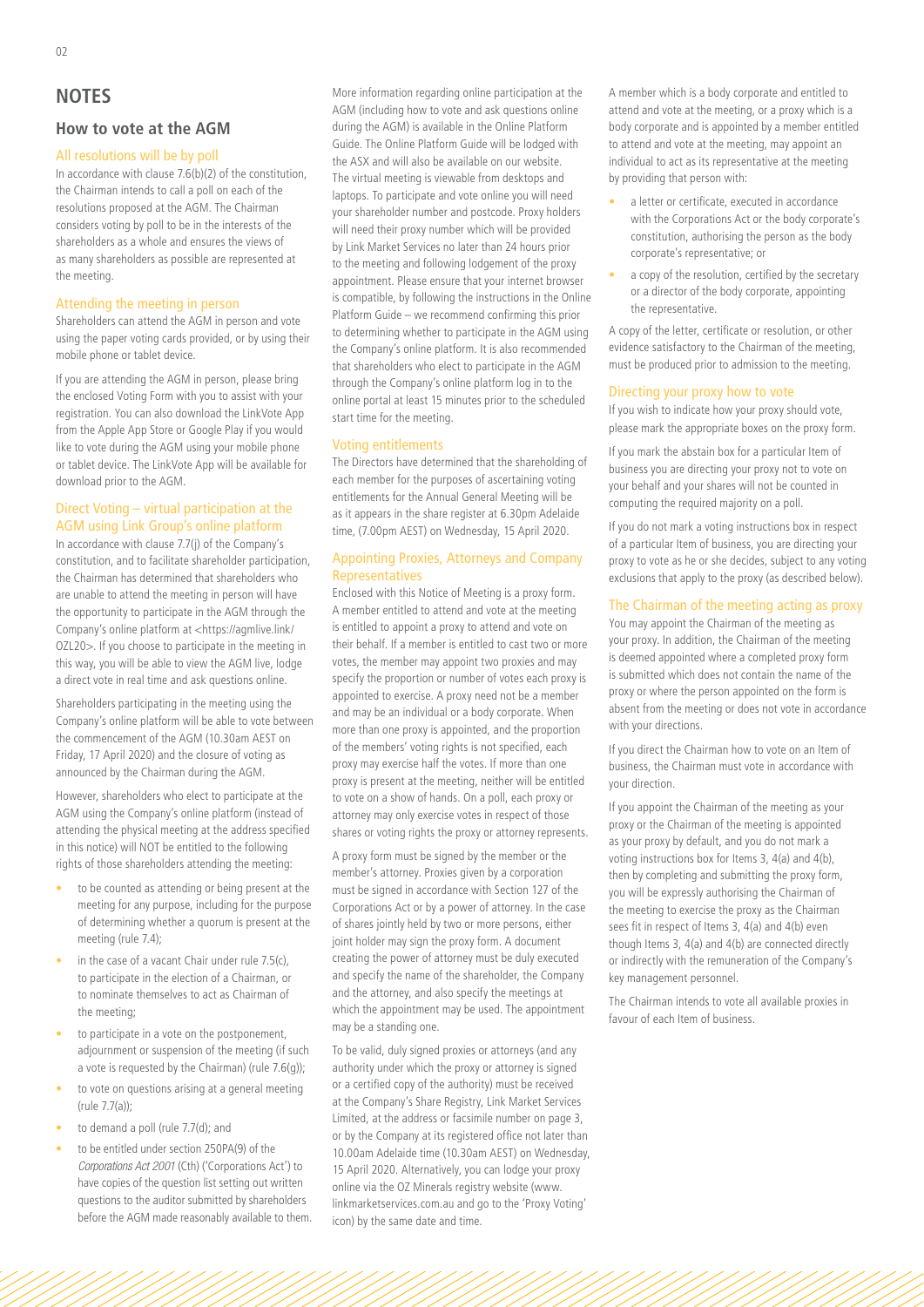#### Voting Exclusions

#### **Item 3**

In respect of Item 3 (Remuneration Report), the Company will disregard any votes cast on Item 3 (in any capacity) by or on behalf of:

- any member of the Company's KMP whose remuneration is disclosed in the Remuneration Report for the year ended 31 December 2019; and
- any closely related parties of those KMP,

as well as any votes cast as a proxy on Item 3 by members of the KMP at the date of the meeting and their closely related parties, unless the vote is cast:

- as a proxy for a person who is entitled to vote on Item 3 and that vote has been cast as directed on the proxy form; or
- by the Chairman of the meeting as proxy for a person entitled to vote pursuant to an express authorisation in the proxy form to exercise the proxy as the Chairman sees fit, even though Item 3 is connected with the remuneration of the Company's KMP.

# **Items 4(a) and 4(b)**

In respect of Items 4(a) and 4(b) (Grants of Performance Rights to Mr Andrew Cole), the Company will disregard any votes cast in favour of Items 4(a) and 4(b) (in any capacity) by or on behalf of:

- Mr Cole; and
- any of his associates,

as well as any votes cast as a proxy on Items 4(a) and 4(b) by members of the KMP at the date of the meeting and their closely related parties, unless the vote is cast on Items 4(a) and 4(b):

- as a proxy or attorney for a person who is entitled to vote on Items 4(a) and 4(b) and that vote has been cast in accordance with a direction given to the proxy or attorney to vote on the resolution in that way; or
- as a proxy for a person entitled to vote on the resolution by the Chairman of the meeting pursuant to an express authorisation to exercise the proxy as the Chairman decides; or
- by a holder acting solely in a nominee, trustee, custodial or other fiduciary capacity on behalf of a beneficiary provided the following conditions are met:
	- the beneficiary provides written confirmation to the holder that the beneficiary is not excluded from voting, and is not an associate of a person excluded from voting, on the resolution; and
	- the holder votes on the resolution in accordance with directions given by the beneficiary to the holder to vote in that way.

#### Share Registry

# **Postal Address:**

OZ Minerals Limited c/- Link Market Services Limited Locked Bag A14 Sydney South NSW 1235 Facsimile: +61 2 9287 0309

#### **Or by hand, delivering it to:**

Link Market Services Limited 1A Homebush Bay Drive, Rhodes NSW 2138 or Level 12, 680 George Street, Sydney NSW 2000.

# **EXPLANATORY NOTES**

These explanatory notes are intended to provide members of the Company with information to assess the merits of the proposed resolutions in the accompanying Notice of Annual General Meeting. The Directors recommend that the members read these Explanatory Notes before making any decision in relation to the resolutions.

# **Item 2 – Re-election and election of Directors**

**(a) Ms Rebecca McGrath** BTP (Hons), MASC, FAICD Ms Rebecca McGrath has been a Non-Executive Director of OZ Minerals since 9 November 2010 and Chair of the Board from 24 May 2017. Ms McGrath is required to retire by rotation in accordance with Rule 8.1(d) of the Company's constitution.

Ms McGrath is an experienced independent company director and Chairman. She is currently a Non-Executive Director of Investa Commercial Property Fund Holdings and Investa Wholesale Funds Management Ltd, Non-Executive Director of Incitec Pivot Limited and Non-Executive Director of Goodman Group.

Prior to her non-executive career Ms McGrath spent 24 years in the oil industry both in Australia and overseas. During this time she held a range of senior operational and corporate executive positions. Her last executive role was Chief Financial Officer and a member of BP's Executive Management Board for Australia and New Zealand.

Ms McGrath is a member of the Advisory Council at JP Morgan Australia, and a Council member of the Victorian Division of the Australian Institute of Company Directors.

Ms McGrath is the Chairman of the Board and a member of the People & Remuneration Committee.

The Board considers Ms McGrath to be an independent Non-Executive Director.

The Board believes Ms McGrath's experience as a company director and Chairman, along with an executive career in both Australia and overseas, further enhances the Board's ability to oversee OZ Minerals' performance and governance. Ms McGrath's insights, knowledge and experience are particularly valuable in her role as a member of the People & Remuneration Committee.

Accordingly, the Board (in the absence of Ms McGrath), having reviewed Ms McGrath's performance, unanimously recommends that members vote in favour of the re-election of Ms McGrath.

*The Chairman of the meeting intends to vote all available undirected proxies in favour of the re-election of Ms Rebecca McGrath.*

**(b) Ms Tonianne Dwyer BJuris** (Hons), LLB (Hons) Ms Tonianne Dwyer has been a Non-Executive Director of OZ Minerals since 22 March 2017. Ms Dwyer is required to retire by rotation in accordance with Rule 8.1(d) of the Company's constitution.

Ms Dwyer is an independent Non-Executive public company Director. She currently sits on the Boards of DEXUS Property Group, Metcash Limited and ALS Limited. She is Deputy Chancellor of the University of Queensland, a Non-Executive Director of Queensland Treasury Corporation and was previously a director of Cardno Limited.

Having qualified as a lawyer in Western Australia, she spent over 20 years in investment banking and real estate fund management in London, returning to live in Australia in 2010. During her executive career, she was a Director of Investment Banking at Societe Generale / Hambros Bank advising companies in the UK, Europe and US on M&A, restructurings and refinancings. She joined LSE listed property company, Quintain Estates & Development plc, in 2003 where she was appointed Head of Fund Management and in 2006 was appointed to the Board as an Executive Director. Quintain was the developer of the two largest urban renewal projects in London – at Wembley and on the Greenwich Peninsula.

Ms Dwyer is a graduate member of Australian Institute of Company Directors and a member of Chief Executive Women and Women Corporate Directors.

Ms Dwyer is the Chair of the People & Remuneration Committee and a member of the Audit Committee.

The Board considers Ms Dwyer to be an independent Non-Executive Director.

The Board believes Ms Dwyer's experience as a company director and executive experience in investment, finance and corporate strategy across a variety of international markets, further enhances the Board's ability to oversee OZ Minerals' performance and governance. Ms Dwyer's insights, knowledge and experience are particularly valuable in her role as a member of the People & Remuneration Committee and a member of the Audit Committee.

Accordingly, the Board (in the absence of Ms Dwyer), having reviewed Ms Dwyer's performance, unanimously recommends that members vote in favour of the reelection of Ms Dwyer.

*The Chairman of the meeting intends to vote all available undirected proxies in favour of the re-election of Ms Tonianne Dwyer.*

**(c) Mr Richard Seville** BSc (Hons) Mining Geology, MEngSc Rock Engineering, MAusIMM, ARSM

Mr Richard Seville is required to retire in accordance with Rule 8.1(c) of the Company's constitution.

Mr Seville joined the Board on 1 November 2019.

Mr Seville has over 35 years' experience in the resources sector including 25 years as either Managing Director or Executive Director of various ASX, TSX or AIM listed companies.

Mr Seville was Orocobre's Managing Director and CEO for 12 years before stepping down in January 2019. He remains on the Board as a Non-Executive Director.

Mr Seville is a mining geologist and geotechnical engineer, graduating from the Imperial College London and James Cook University in North Queensland. He holds a Bachelor of Science degree with Honours in Mining Geology and a Master of Engineering Science in Rock Engineering.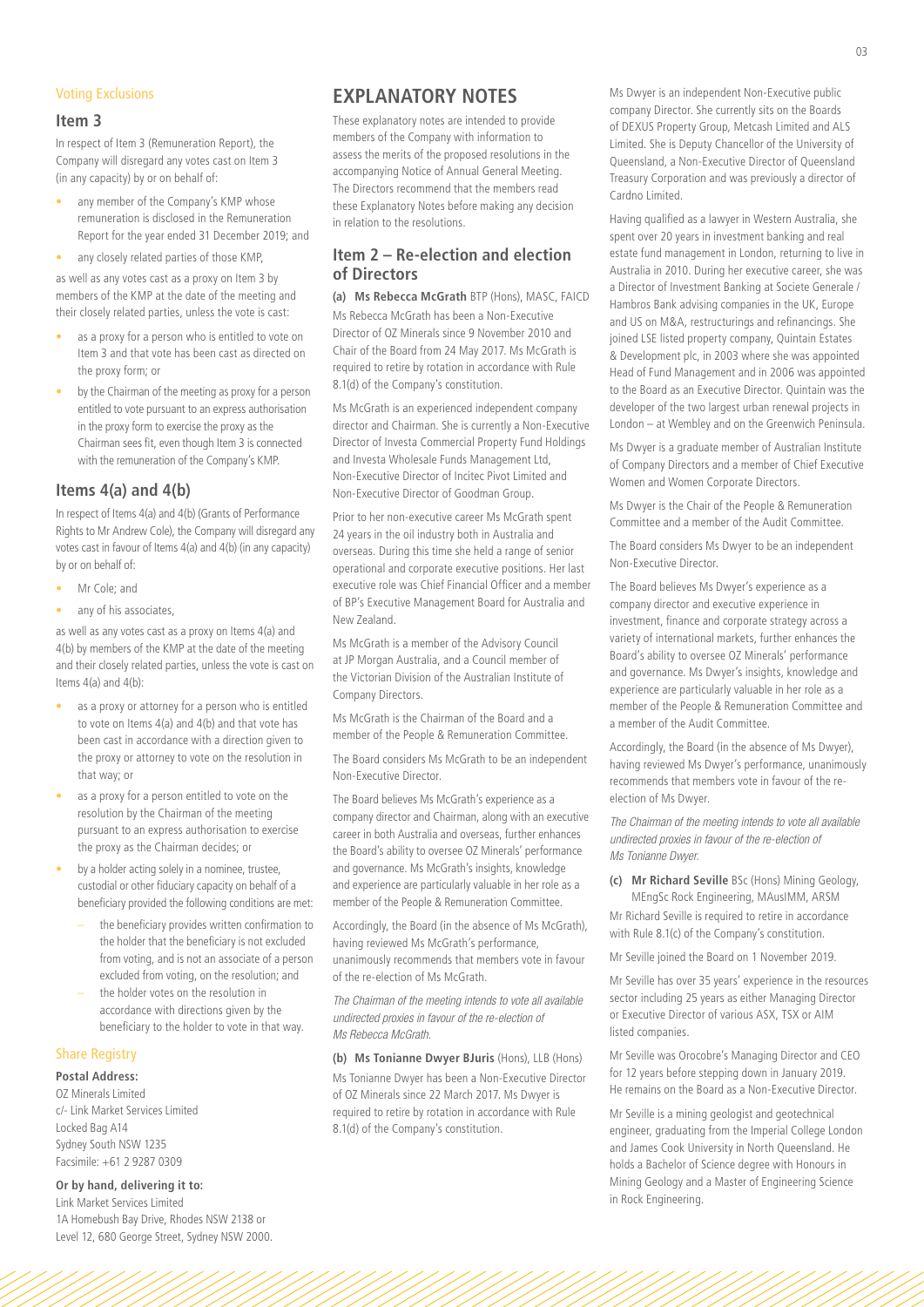In June 2019, Richard was appointed Chairperson of Agrimin Limited.

Mr Seville is a member of the Sustainability Committee and the Audit Committee.

The Board considers Mr Seville to be an independent Non-Executive Director.

Appropriate background checks were completed before Mr Seville was appointed to the Board.

The Board believes Mr Seville's international mining and executive management experience, along with his strong entrepreneurial and commercial skills, further enhances the Board's ability to oversee OZ Minerals' performance and governance. Mr Seville's insights, knowledge and experience are particularly valuable in his role as a member of the Sustainability Committee and a member of the Audit Committee.

Accordingly, the Board (in the absence of Mr Seville), having reviewed Mr Seville's performance, unanimously recommends that members vote in favour of the election of Mr Seville.

*The Chairman of the meeting intends to vote all available undirected proxies in favour of the election of Mr Richard Seville.*

# **Item 3 – Remuneration report (Non-binding resolution)**

The Company has included in the 2019 Annual and Sustainability Report a detailed Remuneration Report setting out prescribed information relating to remuneration.

A copy of the Remuneration Report is set out on pages 49 to 69 of the 2019 Annual and Sustainability Report and is available from the Company's website www.ozminerals.com.

The Remuneration Report:

- explains the Board's policies in relation to the objectives and structure of remuneration;
- discusses the relationship between the policies and the Company's performance;
- provides a detailed summary of performance conditions, why they were chosen and how performance is measured against them; and
- sets out the remuneration details for each KMP of the Company.

This resolution is advisory only and does not bind the Directors or the Company. Nevertheless, the discussion on this resolution and the outcome of the vote will be taken into consideration by the Board and the People & Remuneration Committee when considering the future remuneration arrangements of the Company.

The Board unanimously recommends that members vote in favour of adopting the Remuneration Report.

*The Chairman of the meeting intends to vote all available proxies in favour of Item 3.* 

# **Item 4(a) – Long term incentive grant of performance rights to Mr Andrew Cole**

In accordance with ASX Listing Rule 10.14, the Company is seeking the approval of shareholders for the proposed grant of performance rights to the MD&CEO, Mr Andrew Cole, pursuant to the OZ Minerals 2020 Long Term Incentive ('LTI').

Approval is being sought to allow the Company flexibility to either issue new shares or to purchase shares on-market for allocation to Mr Cole upon vesting of performance rights.

#### **(a) LTI terms and conditions**

Each performance right entitles Mr Cole to one fully paid ordinary share in the Company subject to the satisfaction of the vesting conditions described below (and any adjustment under the Omnibus Incentive Plan Rules if any bonus issue, rights issue or other capital reconstructions occur after the performance rights are granted). Shares allocated on vesting of performance rights will rank equally with shares in the same class.

The number of performance rights to be granted to Mr Cole will be 128,287. This number was determined by dividing the MD&CEO's LTI opportunity (150% of fixed annual remuneration of \$900,000), by the volume weighted average share price (VWAP) of the Company over the twenty trading days commencing on 1 January 2020 (being 10.5233 per share).

The performance period will run from 1 January 2020 to 31 December 2022 ('Performance Period') and after any performance rights vest, there will be a further two year holding lock period ('Holding Lock'). No performance rights will be granted pursuant to this approval more than 12 months after the date of the 2020 Annual General Meeting. No amount is payable on the granting or vesting of performance rights. Performance rights will be granted under, and are subject to, the OZ Minerals' Omnibus Incentive Plan Rules. Performance rights do not carry any dividend or voting rights prior to vesting and exercise.

If the Board determines that the vesting conditions are satisfied (see below), performance rights will vest and be automatically exercised and be subject to the Holding Lock. No exercise price is payable upon the exercise. Shortly after vesting and exercise of performance rights, the Board may settle the performance rights by issuing new shares, or acquiring existing shares on market, or providing a cash payment in lieu of an allocation of shares. The shares as determined by the Board, will then be allocated to Mr Cole as soon as practicable following vesting and exercise of the performance rights.

#### **(b) Vesting conditions**

The Board has determined that the performance rights to be granted to Mr Cole (if approval is received) will be subject to the following vesting conditions:

- 70% relative Total Shareholder Return ('TSR'); and
- 30% All in Sustaining Costs ('AISC').

#### LTI Performance Conditions

70% of the rights are subject to a TSR performance condition that is the Company's TSR as measured against a comparator group. The Board considers that TSR is an appropriate performance hurdle because it ensures that a proportion of each participant's remuneration is linked to shareholder value and ensures that participants only receive a benefit where there is a corresponding direct benefit to shareholders. TSR reflects benefits received by shareholders through share price growth and dividend yield and is the most widely used long term incentive hurdle in Australia.

The comparator group is made up of selected companies which are considered to be alternative investment vehicles for local and global investors and are impacted by commodity prices and cyclical factors in a similar way to the Company. The Board retains the discretion to adjust the comparator group over time to take account of mergers, takeovers, new entrants and other changes.

To ensure an objective assessment of the relative TSR comparison, the Company employs an independent organisation to calculate the TSR ranking.

70% of Mr Cole's total performance rights will vest as set out below.

| OZ Minerals' relative<br>TSR performance              | % of Maximum Award:                                                 |
|-------------------------------------------------------|---------------------------------------------------------------------|
| Below the 50th<br>percentile                          | $0\%$ vest                                                          |
| At the 50th percentile                                | 50% vest                                                            |
| Between the 50th<br>percentile and 75th<br>percentile | Pro rata vesting on<br>a straight line basis<br>between 50% to 100% |
| At or above the 75th<br>percentile                    | 100% vest                                                           |

The remaining 30% of performance rights are subject to an AISC measure. This hurdle will be satisfied if the OZ Minerals AISC performance (adjusted for exploration) compared to actual Total Cash Cost plus Sustaining Capex ('TCPS') metric 3-year average at the end of the Performance Period is at or below the 50th percentile of the relative financial performance.

30% of Mr Cole's total performance rights will only vest as set out below.

| OZ Minerals' relative<br>AISC performance             | % of Maximum Award:                                                 |
|-------------------------------------------------------|---------------------------------------------------------------------|
| Above the 50th<br>percentile                          | 0% vest                                                             |
| At the 50th percentile                                | 50% vest                                                            |
| Between the 50th<br>percentile and 25th<br>percentile | Pro rata vesting on<br>a straight line basis<br>between 50% to 100% |
| At or below the 25th<br>percentile                    | 100% vest                                                           |

The performance rights lapse if and to the extent that the vesting conditions are not met. There is no re-testing.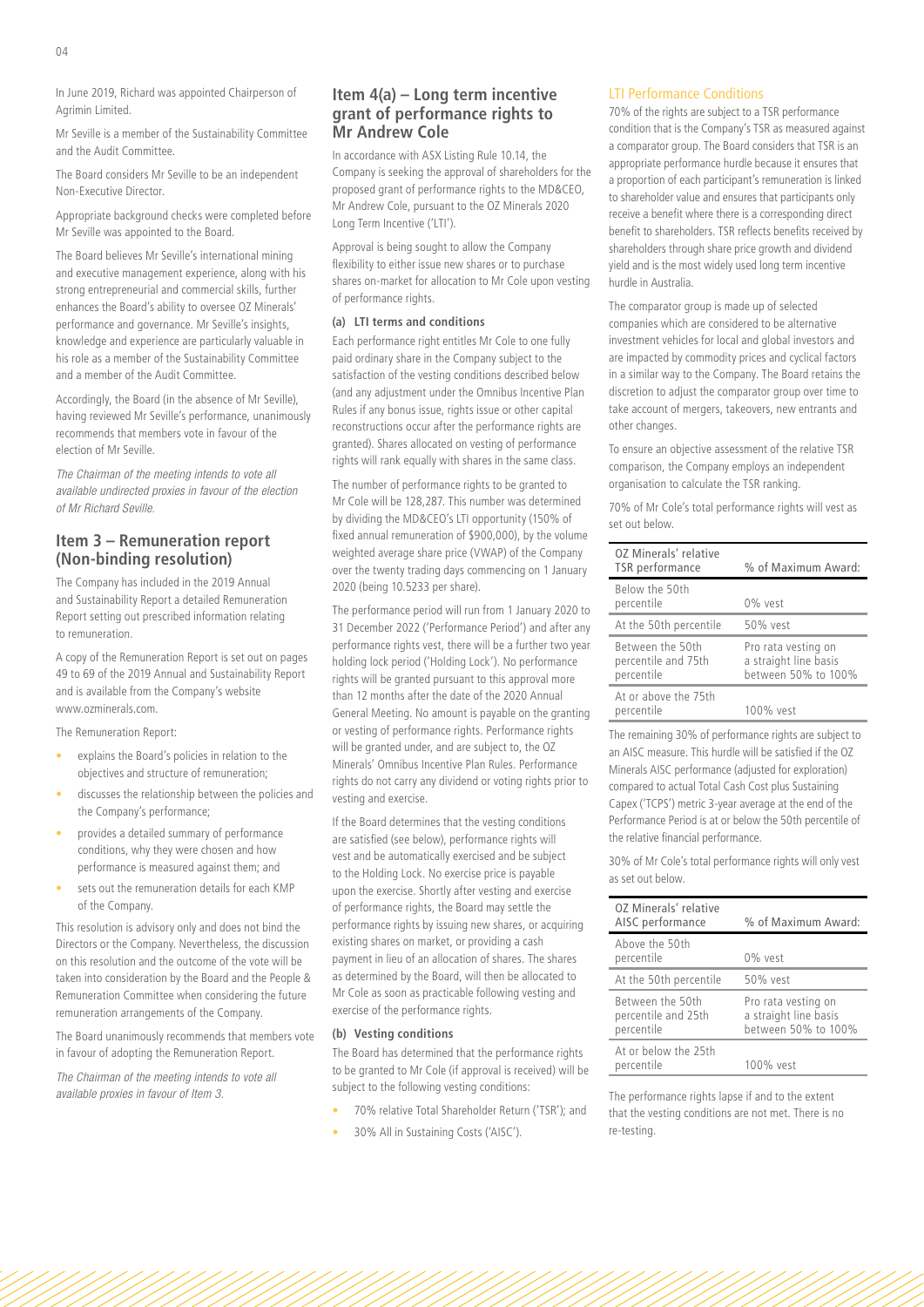# **(c) Other material terms Treatment of rights on cessation of employment**

If Mr Cole's employment is terminated for cause, all unvested performance rights will lapse and any shares subject to a Holding Lock will be forfeited, unless the Board determines otherwise.

In all other circumstances, unless the Board determines otherwise, a pro rata portion of Mr Cole's performance rights, calculated by reference to the portion of the performance period that has elapsed, will remain on foot, and will vest and be exercised or lapse as though Mr Cole had not ceased employment subject to the performance conditions as set by the Board. If and when these performance rights vest, shares will be allocated (or a cash equivalent amount will be paid) in accordance with the OZ Minerals' Omnibus Incentive Plan Rules and any other conditions of grant. Any shares subject to the Holding Lock will remain on foot and will be released from disposal restriction as though Mr Cole had not ceased employment.

#### **Change of control**

In the event of a takeover bid or other transaction, event or state of affairs that in the Board's opinion is likely to result in or should be treated as a change in control of OZ Minerals, the Board may determine that all or a specified number of performance rights vest. Where there is an actual change in control of OZ Minerals, unless the Board determines otherwise, all unvested performance rights will immediately vest on a pro-rata basis having regard to the portion of the vesting period that has elapsed. Any unvested performance rights that do not vest will lapse, unless the Board determines otherwise.

#### **Clawback**

Mr Cole's performance rights and any resulting shares may be lapsed, forfeited or clawed back in certain circumstances, including where Mr Cole has been dishonest or breached his material obligations to OZ Minerals.

# **Item 4(b) – Short term incentive grant of performance rights to Mr Andrew Cole**

In accordance with ASX Listing Rule 10.14, the Company is seeking the approval of shareholders for the proposed grant of performance rights to the MD&CEO, Mr Andrew Cole, pursuant to the OZ Minerals 2019 Short Term Incentive ('STI') as the deferred equity component of his STI award for FY19.

As disclosed in the Company's Remuneration Report, Mr Cole has earned a STI award in respect of FY19 following assessment of performance against a combination of company and individual key performance indicators. The Board determined that Mr Cole earned a STI award at 69.7% of maximum opportunity which equates to a total value of \$888,125. 70% of the STI award has been paid in cash and the remaining 30% is to be deferred into equity in the form of performance rights.

Approval is being sought to allow the Company flexibility to either issue new shares or to purchase shares on-market for allocation to Mr Cole upon vesting of the performance rights.

#### **(a) STI terms and conditions**

Information regarding the general operation of the STI is set out in the Company's Remuneration Report. The number of performance rights to be granted to Mr Cole (if approval is received) will be 25,319. This number was determined by dividing \$266,438 (being the amount of the 30% deferred equity portion of Mr Cole's STI outcome) by the VWAP of the Company over the twenty trading days commencing on 1 January 2020 (\$10.5233).

Each performance right entitles Mr Cole to one fully paid ordinary share in the Company subject to the satisfaction of the vesting conditions described below (and any adjustment under the OZ Minerals Omnibus Incentive Plan Rules if any bonus issue, rights issue or other capital reconstructions occur after the performance rights are granted). Shares allocated on vesting of performance rights will rank equally with shares in the same class.

No performance rights will be granted pursuant to this approval more than 12 months after the date of the 2020 Annual General Meeting.

No amount is payable on the granting or vesting of performance rights. Performance rights will be granted under, and are subject to, the OZ Minerals Omnibus Incentive Plan Rules. Performance rights do not carry any dividend or voting rights prior to vesting and exercise. However, the Board has determined that Mr Cole will receive a dividend equivalent payment. As soon as practicable after the exercise of the Performance Rights, Mr Cole will receive an additional cash payment equal to the value of dividends foregone during the period between the grant date and the date of exercise of the performance right. The Board may determine that a dividend equivalent payment may be provided by the Company in shares rather than cash.

#### **(b) Vesting conditions**

Performance rights vest following the end of the deferral period on 31 December 2021 (the 'Deferral Period'), subject to cessation of employment, forfeiture, change of control and dealing conditions.

Following vesting of the performance rights, the performance rights will automatically exercise. No exercise price is payable upon exercise. The Board may settle the performance rights by issuing new shares, or acquiring existing shares on market, or providing a cash payment in lieu of an allocation of shares. Any shares will be allocated to Mr Cole as soon as practicable following vesting of the performance rights.

#### **(c) Other material terms**

#### Treatment of rights on cessation of employment

If Mr Cole's employment is terminated for cause, all unvested performance rights will lapse, unless the Board determines otherwise.

In all other circumstances, unless the Board determines otherwise, Mr Cole's performance rights, will remain on foot, and will vest and be exercised in accordance with the conditions of the offer, as though Mr Cole had not ceased employment.

#### Change of control

In the event of a takeover bid or other transaction, event or state of affairs that in the Board's opinion is likely to result in or should be treated as a change in control of OZ Minerals, the Board may determine that all or a specified number of performance rights vest. Where there is an actual change in control of OZ Minerals, unless the Board determines otherwise, all unvested performance rights will immediately vest on a pro-rata basis having regard to the portion of the vesting period that has elapsed. Any unvested performance rights that do not vest will lapse, unless the Board determines otherwise.

#### **Clawback**

Mr Cole's performance rights and any resulting shares may be lapsed, forfeited or clawed back in certain circumstances, including where Mr Cole has been dishonest or breached his material obligations to OZ Minerals.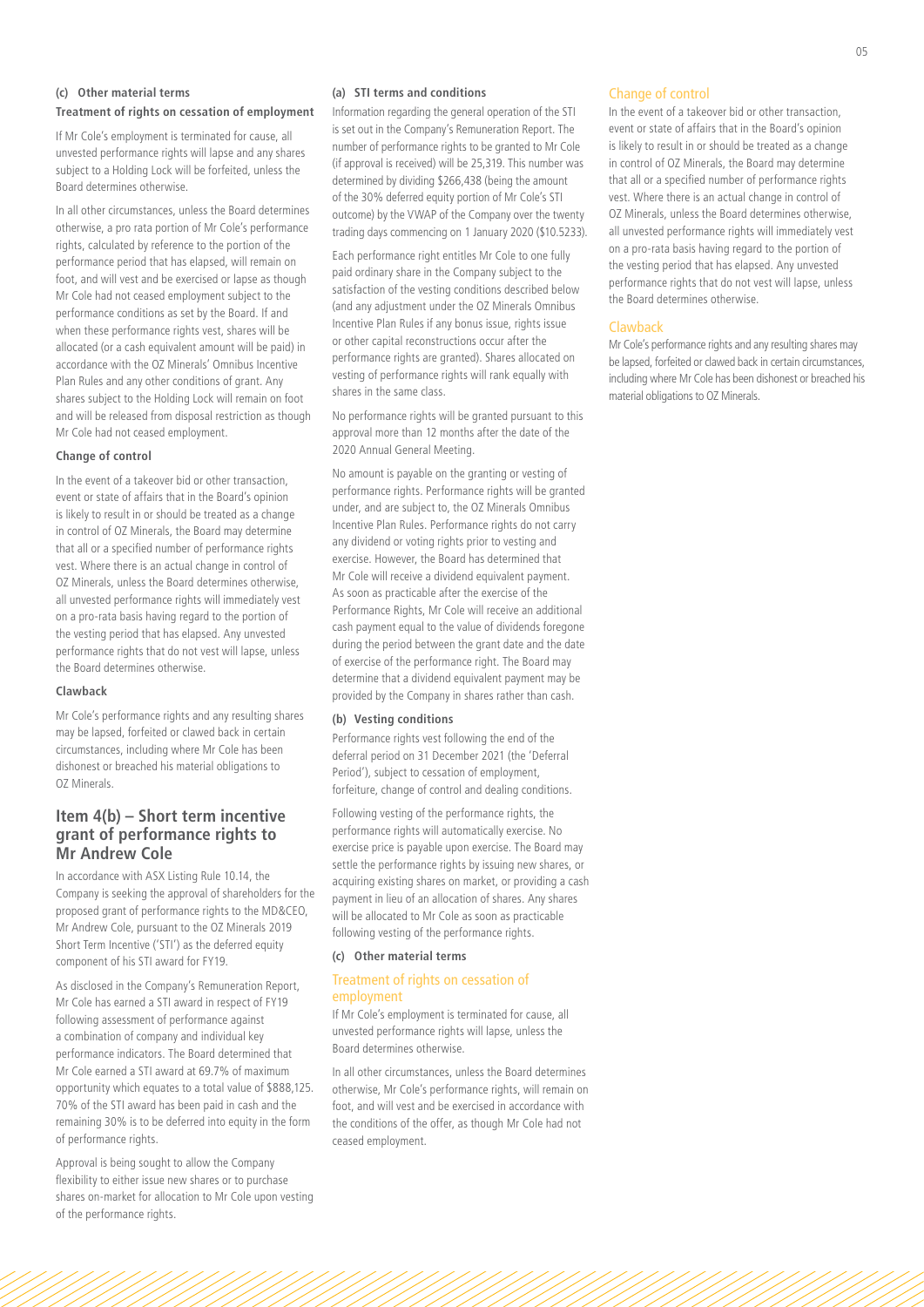Other information required by the ASX Listing Rules in relation to Items 4(a) and 4(b)

| Why is approval being sought and what<br>will happen if approval is not given? | Listing Rule 10.14 provides that a listed company must not issue securities to a Director under an employee incentive<br>scheme unless it obtains the approval of its shareholders.<br>OZ Minerals is seeking shareholder approval for the purposes of Listing Rule 10.14 and for transparency and<br>governance reasons. OZ Minerals currently intends to settle the performance rights by issuing new shares or<br>acquiring existing shares on market.<br>If shareholder approval is not obtained, the Board will consider alternative arrangements to appropriately<br>remunerate and incentivise Mr Cole.                             |             |  |
|--------------------------------------------------------------------------------|--------------------------------------------------------------------------------------------------------------------------------------------------------------------------------------------------------------------------------------------------------------------------------------------------------------------------------------------------------------------------------------------------------------------------------------------------------------------------------------------------------------------------------------------------------------------------------------------------------------------------------------------|-------------|--|
|                                                                                |                                                                                                                                                                                                                                                                                                                                                                                                                                                                                                                                                                                                                                            |             |  |
|                                                                                |                                                                                                                                                                                                                                                                                                                                                                                                                                                                                                                                                                                                                                            |             |  |
| Why are performance rights used for<br>Mr Cole's long term incentive?          | OZ Minerals uses performance rights because they create share price alignment between executives and ordinary<br>shareholders but do not provide the executives with the full benefits of share ownership (such as dividend and<br>voting rights) unless and until the performance rights vest.                                                                                                                                                                                                                                                                                                                                            |             |  |
| Mr Cole's total remuneration package for FY20                                  | Listing Rule 10.15.4 requires this Notice of Meeting to include details (including the amount) of Mr Cole's current<br>total remuneration:                                                                                                                                                                                                                                                                                                                                                                                                                                                                                                 |             |  |
|                                                                                | Total Fixed Remuneration (including superannuation) (TFR)                                                                                                                                                                                                                                                                                                                                                                                                                                                                                                                                                                                  | A\$900,000  |  |
|                                                                                | Short term incentive                                                                                                                                                                                                                                                                                                                                                                                                                                                                                                                                                                                                                       | 150% of TFR |  |
|                                                                                | Long Term Incentive                                                                                                                                                                                                                                                                                                                                                                                                                                                                                                                                                                                                                        | 150% of TFR |  |
| Other information                                                              | In relation to the STI and the LTI:                                                                                                                                                                                                                                                                                                                                                                                                                                                                                                                                                                                                        |             |  |
|                                                                                | Mr Cole is the only Director entitled to participate in the STI and the LTI.                                                                                                                                                                                                                                                                                                                                                                                                                                                                                                                                                               |             |  |
|                                                                                | There is no loan scheme in relation to the performance rights.                                                                                                                                                                                                                                                                                                                                                                                                                                                                                                                                                                             |             |  |
|                                                                                | Mr Cole is prohibited from hedging the share price exposure in respect of performance rights during the<br>$\bullet$<br>Performance Period and the Deferral Period applicable to those performance rights.                                                                                                                                                                                                                                                                                                                                                                                                                                 |             |  |
|                                                                                | Mr Cole has to observe a minimum shareholding requirement equivalent to 100% of total fixed remuneration,<br>$\bullet$<br>with no sales permitted other than for tax purposes until the minimum shareholding requirement is met.                                                                                                                                                                                                                                                                                                                                                                                                           |             |  |
|                                                                                | The ASX Listing Rules require this Notice of Meeting to state the number and average price of securities<br>received by Mr Cole under OZ Minerals' LTI and STI. 759,568 performance rights have been issued to<br>Mr Cole overall under the OZ Minerals Equity Incentive Plan (at no cost) in respect of prior year long term<br>incentives. No performance rights have been issued to Mr Cole under the OZ Minerals Equity Incentive Plan<br>or Omnibus Incentive Plan (at no cost) in respect of prior year short term incentives. This is the first year that<br>performance rights have been issued under the Omnibus Incentive Plan.  |             |  |
|                                                                                | If approval is given under ASX Listing Rule 10.14, approval will not be required under ASX Listing Rule 7.1.                                                                                                                                                                                                                                                                                                                                                                                                                                                                                                                               |             |  |
|                                                                                | Details of any performance rights issued under the OZ Minerals Omnibus Incentive Plan will be published in<br>the Company's Annual and Sustainability Report relating to the period in which they were issued, along with<br>a statement that approval for the issue was obtained under ASX Listing Rule 10.14. Any additional persons<br>covered by ASX Listing Rule 10.14 who become entitled to participate in an issue of shares under the<br>OZ Minerals Omnibus Incentive Plan after this resolution is approved and who are not named in this Notice of<br>Meeting will not participate until approval is obtained under that rule. |             |  |

#### **(d) Director's recommendation**

The Board (in the absence of Mr Cole) considers the grant of performance rights to Mr Cole to be appropriate in all the circumstances and unanimously recommends that shareholders vote in favour of Items 4(a) and 4(b).

*The Chairman of the meeting intends to vote all available proxies in favour of Items 4(a) and 4(b).*

# **Item 5 – Renew the company's proportional takeover approval provisions**

#### **(a) Background**

The Company's constitution currently contains provisions dealing with proportional takeover bids for OZ Minerals shares. The provisions, which are contained in Rule 6 of the constitution, are designed to assist shareholders to receive proper value for their shares if a proportional takeover bid is made for the Company.

Under the Corporations Act, these provisions must be renewed every three years or they will cease to have effect. If renewed, the proposed proportional takeover provisions will be in exactly the same terms as the

existing provisions and will have effect for a three year period commencing on 17 April 2020.

The Corporations Act requires that the following information be provided to shareholders when they are considering the inclusion of proportional takeover provisions in a constitution.

#### **(b) Effect of the provisions to be included**

A proportional takeover bid is one where an offer is made to each shareholder for a proportion of that shareholder's shares.

If the proportional takeover provisions in the constitution are renewed and a proportional takeover bid is made after 17 April 2020, the Directors must hold a meeting of the shareholders of the class of shares being bid for to consider whether or not to approve the bid.

The Directors must ensure that a resolution to approve the bid is voted on at least 14 days before the last day of the bid period. The resolution will be passed if more than 50 percent of eligible votes are cast in favour of the approval.

The bidder and its associates are not allowed to vote on the resolution.

If no such resolution is voted on by the above deadline, a resolution approving the bid is taken to have been passed. If a resolution to approve the bid is rejected, binding acceptances are required to be rescinded, and all unaccepted offers and offers failing to result in binding contracts are taken to have been withdrawn.

The proportional takeover provisions do not apply to full takeover bids and will only apply for three years after the AGM, unless again renewed by shareholders.

#### **(c) Reasons for proposing the resolution**

The Directors consider that shareholders should have the opportunity to vote on any proportional takeover bid for the Company. Without the proportional takeover provisions being included in the constitution, a proportional takeover bid for the Company may enable control of the Company to be acquired without shareholders having the opportunity to sell all of their shares to the bidder. Shareholders may therefore be at risk of passing control to the bidder without payment of an adequate control premium for all of their shares whilst leaving themselves as part of a minority interest in the Company.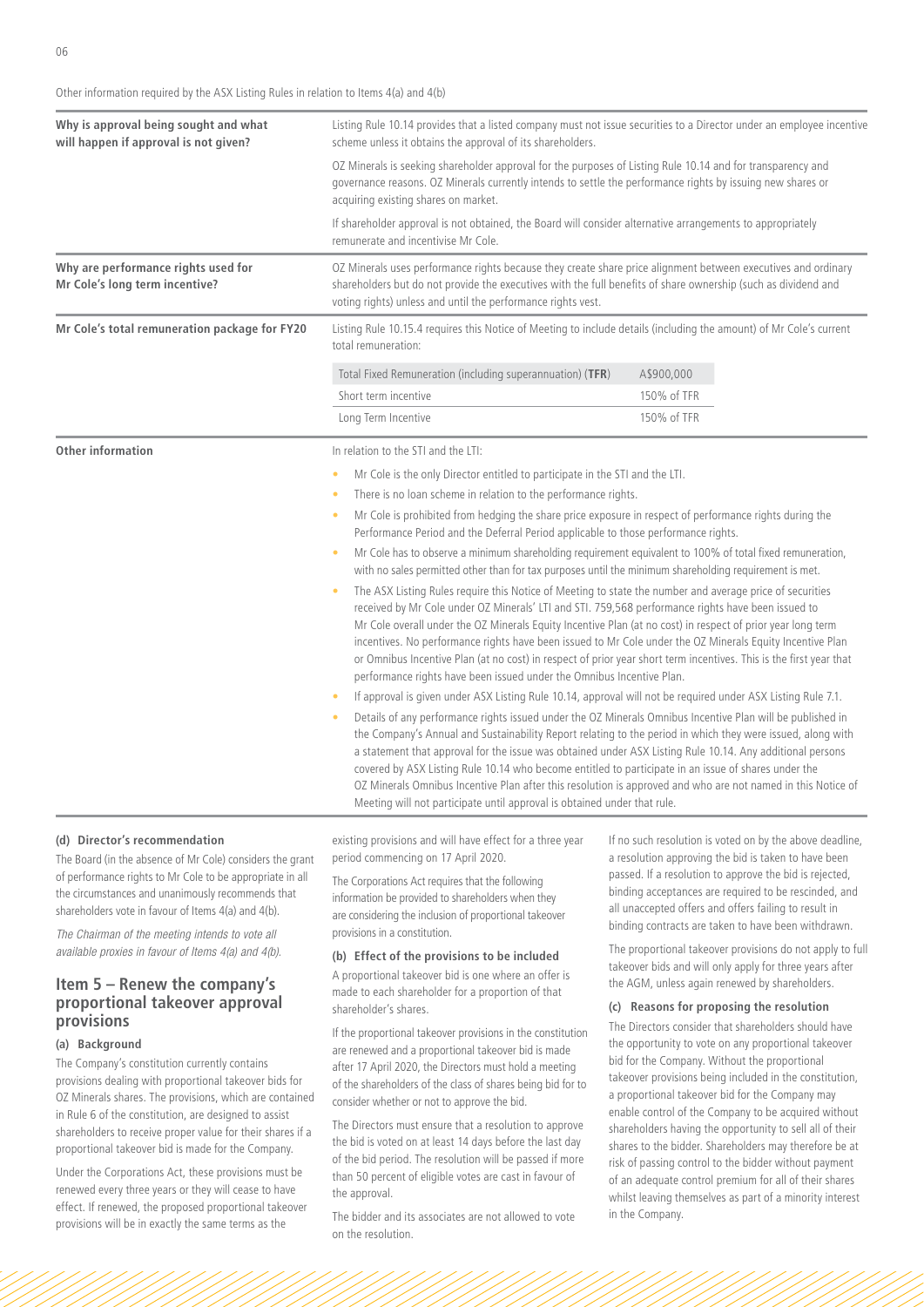The proportional takeover approval provisions lessen these risks because they allow shareholders to decide whether a proportional takeover bid is acceptable and should be permitted to proceed.

The benefit of the provision is that shareholders are able to decide collectively whether the proportional offer is acceptable in principle and it may ensure that any partial offer is appropriately priced.

#### **(d) No knowledge of present acquisitions proposals**

As at the date of this notice, no Director of the Company is aware of a proposal by any person to acquire, or to increase the extent of, a substantial interest in the Company.

#### **(e) Potential advantages and disadvantages for the Directors and shareholders of the Company**

The renewal of the proportional takeover provisions will enable the Directors to formally ascertain the views of shareholders in respect of a proportional takeover bid. Without such provisions, the Directors are dependent upon their perception of the interests and views of shareholders. Other than this advantage, the Directors consider that the renewal of the proportional takeover provisions has no potential advantages or potential disadvantages for them as they remain free to make a recommendation on whether a proportional takeover offer should be approved.

The potential advantages of the proportional takeover provisions for shareholders of the Company are:

- shareholders have the right to determine by majority vote whether a proportional takeover bid should proceed;
- the provisions may assist shareholders to avoid being locked in as a minority;
- increase in shareholders bargaining power which may assist in ensuring that any proportional takeover bid is adequately priced; and
- knowing the view of the majority of shareholders assists each individual shareholder in assessing the likely outcome of the proportional takeover bid and whether to accept or reject an offer under the bid.

The potential disadvantages of the proportional takeover provisions for shareholders include:

- the likelihood of a proportional takeover bid being successful may be reduced and the provisions may discourage the making of a proportional takeover bids in respect of the Company;
- the provisions may reduce the opportunities which shareholders may have to sell all or some of their shares at a premium to persons seeking control of the Company and may reduce any takeover speculation element in the Company's share price; and
- the provisions may be considered an additional restriction on the ability of individual shareholders to deal freely in their shares.

However, on balance, the Directors do not perceive those disadvantages as justification for not renewing the proportional takeover provisions for a further three years.

#### **(f) Review of advantages and disadvantages of the proportional takeover approval provisions**

While proportional takeover provisions have been in effect under the Company's constitution, no takeover bids for the Company have been made, either proportional or otherwise. Accordingly, there are no actual examples against which the advantages or disadvantages of the existing proportional takeover provisions (that is, Rule 6 of the existing constitution) could be reviewed for the Directors and shareholders of the Company. The Directors are not aware of any potential takeover bid that was discouraged by Rule 6.

#### **(g) Director's recommendation**

The Board unanimously recommends that shareholders vote in favour of the approval of the proportional takeover provisions.

*The Chairman of the meeting intends to vote all available undirected proxies in favour of Item 5.*

#### Annual General Meeting

10.00am Adelaide time (10.30am AEST) Friday, 17 April 2020 Adelaide Oval, William Magarey Room Level 3, Riverbank Stand North Adelaide, South Australia

# Contact Details:

OZ Minerals Limited ABN 40 005 482 824

#### Head Office

2 Hamra Drive Adelaide Airport SA 5950 Telephone: (61 8) 8229 6600 Facsimile: (61 8) 8229 6601 Email: info@ozminerals.com

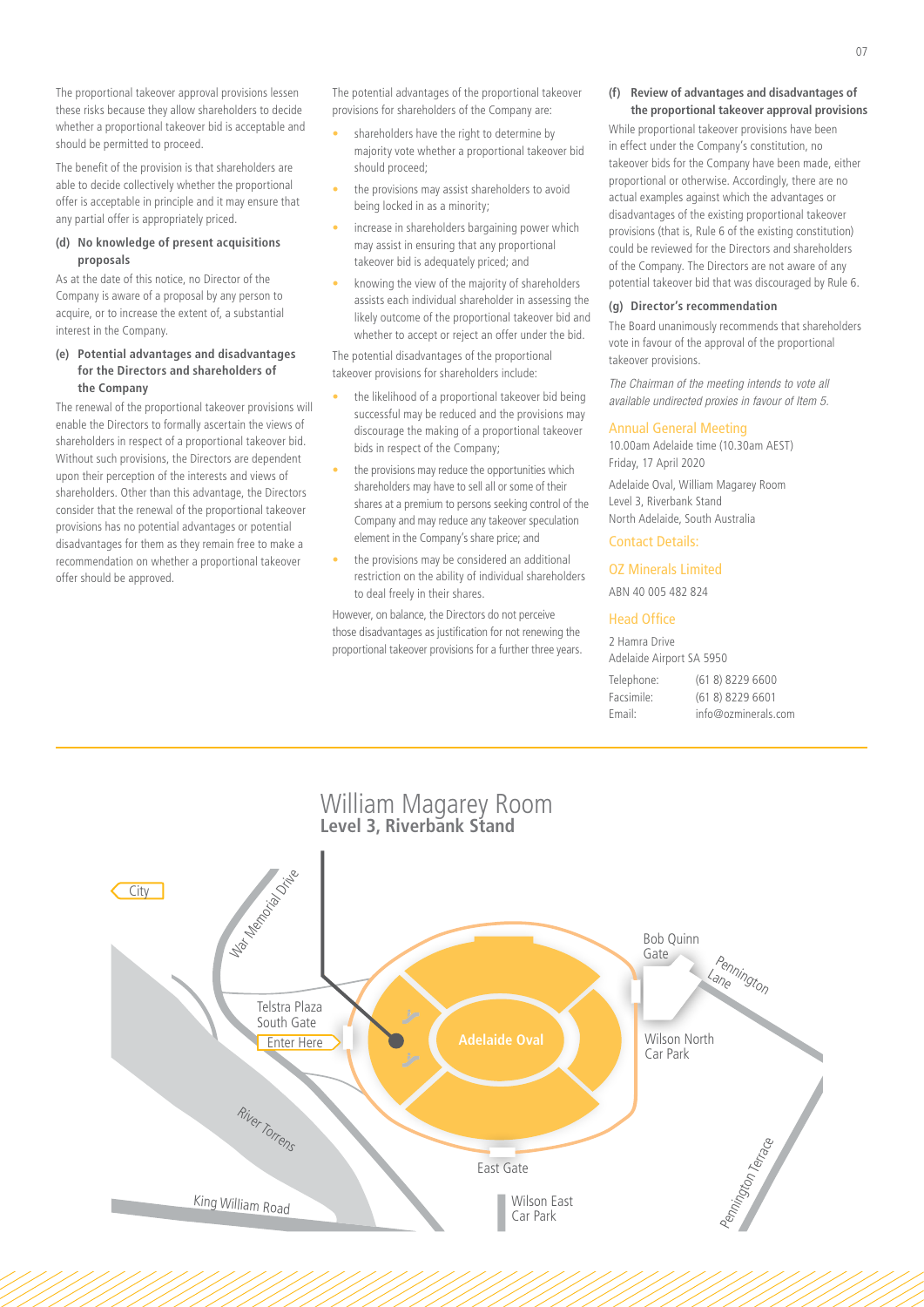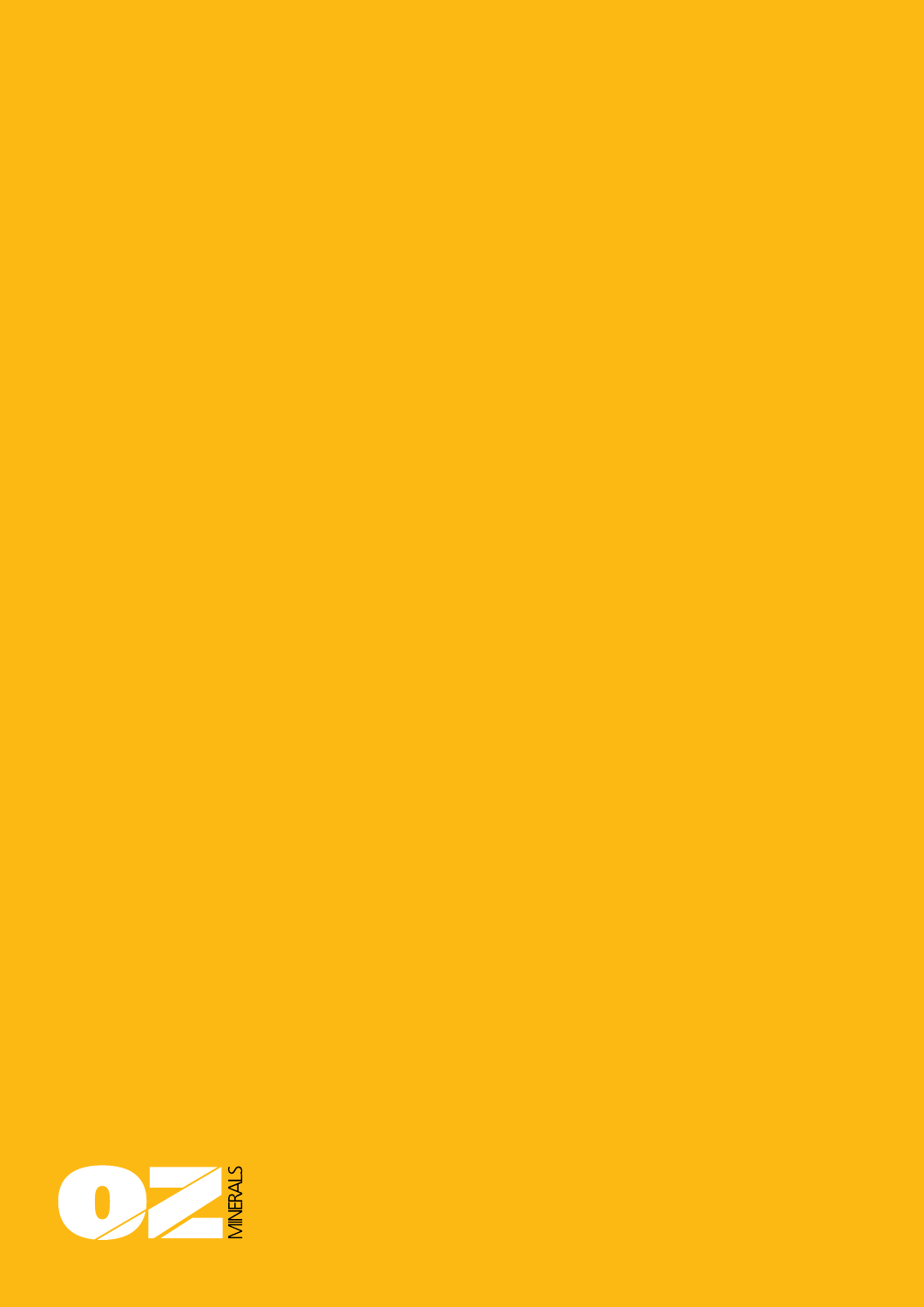



**X99999999999**

# PROXY FORM

I/We being a member(s) of OZ Minerals Limited and entitled to attend and vote hereby appoint:

# APPOINT A PROXY

the Chairman of the Meeting (mark box)

OR if you are NOT appointing the Chairman of the Meeting as your proxy, please write the name of the person or body corporate you are appointing as your proxy

or failing the person or body corporate named, or if no person or body corporate is named, the Chairman of the Meeting, as my/our proxy to act on my/our behalf (including to vote in accordance with the following directions act on my/our behalf (including to vote in accordance with the following directions or, if no directions have been given and to the extent permitted by the law, as the proxy sees fit) at the Annual General Meeting of the Company to be held at 10:00am Adelaide time (10:30am AEST) on Friday, 17 April 2020 at the Adelaide Oval, William Magarey Room, Level 3, Riverbank Stand, North Adelaide, South Australia (the Meeting) and at any postponement or adjournment of the Meeting.

Important for Resolutions 3, 4a & 4b: If the Chairman of the Meeting is your proxy, either by appointment or by default, and you have not indicated your voting intention below, you expressly authorise the Chairman of the Meeting to exercise the proxy in respect of Resolutions 3, 4a & 4b, even though the Resolutions are connected directly or indirectly with the remuneration of a member of the Company's Key Management Personnel (KMP).

The Chairman of the Meeting intends to vote undirected proxies in favour of each item of business.

# VOTING DIRECTIONS

STEP 3

STEP 2

Proxies will only be valid and accepted by the Company if they are signed and received no later than 48 hours before the Meeting. Please read the voting instructions overleaf before marking any boxes with an  $\boxtimes$ 

| <b>Resolutions</b>                                                                                                                                                                                                                                                                                                                                                                                                     | For Against Abstain*                                                               | Against Abstain*<br>For             |  |  |
|------------------------------------------------------------------------------------------------------------------------------------------------------------------------------------------------------------------------------------------------------------------------------------------------------------------------------------------------------------------------------------------------------------------------|------------------------------------------------------------------------------------|-------------------------------------|--|--|
| 2a Re-election of<br>Ms Rebecca McGrath                                                                                                                                                                                                                                                                                                                                                                                | <b>4a</b> Long Term Incentive Grant of<br>Performance Rights to<br>Mr Andrew Cole  |                                     |  |  |
| 2b Re-election of<br><b>Ms Tonianne Dwyer</b>                                                                                                                                                                                                                                                                                                                                                                          | <b>4b</b> Short Term Incentive Grant of<br>Performance Rights to<br>Mr Andrew Cole |                                     |  |  |
| <b>2c</b> Election of<br><b>Mr Richard Seville</b>                                                                                                                                                                                                                                                                                                                                                                     | Renew the Company's Proportional<br>5<br><b>Takeover Provisions</b>                |                                     |  |  |
| <b>Adopt Remuneration Report</b><br>3                                                                                                                                                                                                                                                                                                                                                                                  |                                                                                    |                                     |  |  |
| * If you mark the Abstain box for a particular Item, you are directing your proxy not to vote on your behalf on a show of hands or on a poll and your<br>$\mathbf{U}$<br>votes will not be counted in computing the required majority on a poll.                                                                                                                                                                       |                                                                                    |                                     |  |  |
| SIGNATURE OF SECURITYHOLDERS - THIS MUST BE COMPLETED                                                                                                                                                                                                                                                                                                                                                                  |                                                                                    |                                     |  |  |
| Securityholder 1 (Individual)                                                                                                                                                                                                                                                                                                                                                                                          | Joint Securityholder 2 (Individual)                                                | Joint Securityholder 3 (Individual) |  |  |
| Sole Director and Sole Company Secretary                                                                                                                                                                                                                                                                                                                                                                               | Director/Company Secretary (Delete one)<br><b>Director</b>                         |                                     |  |  |
| This form should be signed by the securityholder. If a joint holding, either securityholder may sign. If signed by the securityholder's attorney,<br>the power of attorney must have been previously noted by the registry or a certified copy attached to this form. If executed by a company, the<br>form must be executed in accordance with the company's constitution and the <i>Corporations Act 2001</i> (Cth). |                                                                                    |                                     |  |  |

\*OZL PRZEZ PRZEZ PRZEZ PRZEZ PRZEZ PRZEZ PRZEZ PRZEZ PRZEZ PRZEZ PRZEZ PRZEZ PRZEZ PRZEZ PRZEZ PRZEZ PRZEZ PRZ 1999 - PARTIE DE REGISTER EN DE L'ANGELIE DE L'ANGELIE DE L'ANGELIE DE L'ANGELIE DE L'ANGELIE DE L'ANGELIE DE

**OZL PRX2001C**